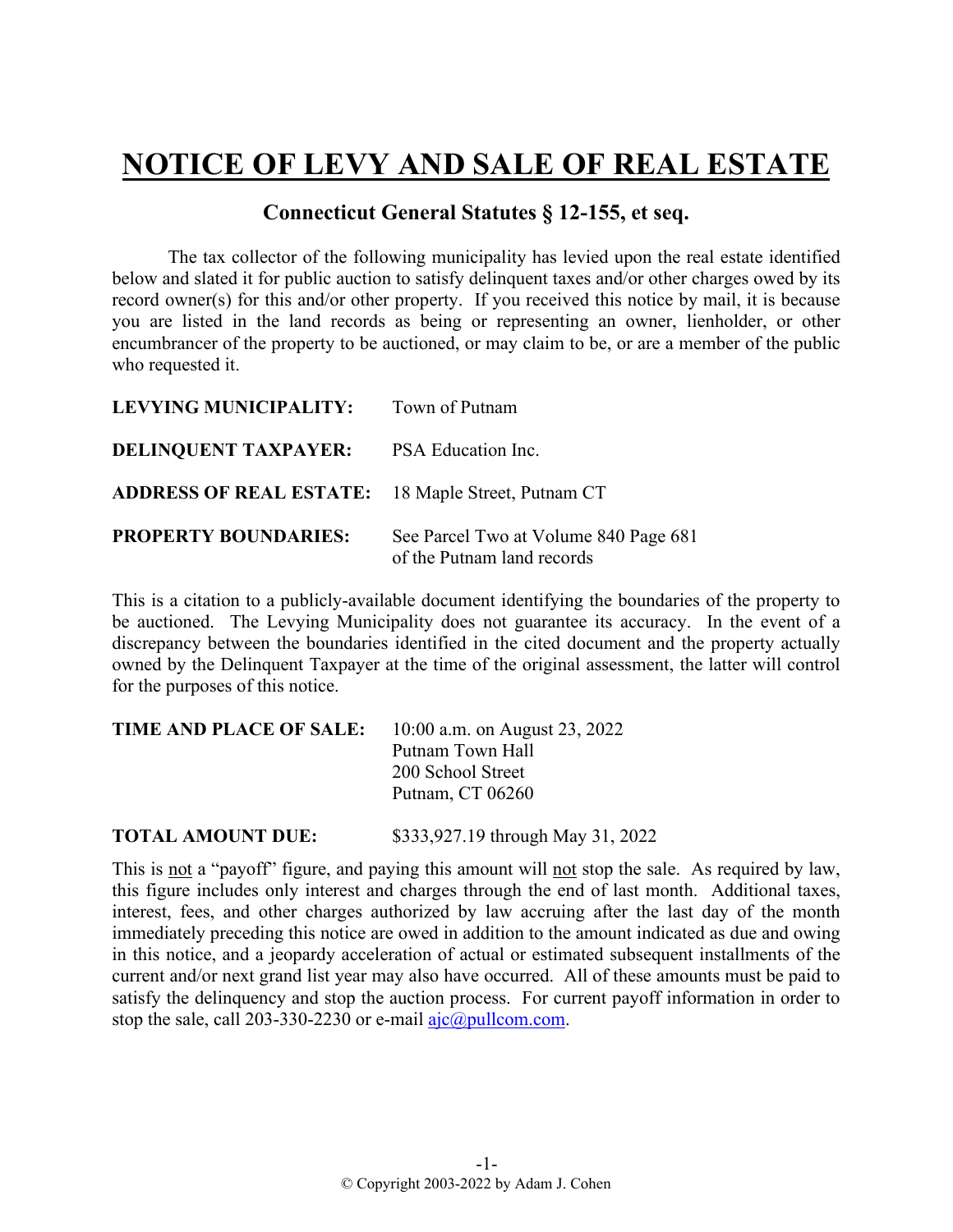**SURVIVING ENCUMBRANCES:** This property will be sold "free and clear" to the winning bidder subject only to: (1) taxes and water/sewer charges laid by the levying municipality which were not yet due and payable at the time of the levy, which is the date accompanying the signature on the first notice of this sale filed in the land records, except as are recovered from the sale; (2) the accrued taxes and water/sewer charges of any other governmental authority against this property; (3) any federal lien recorded until 30 days before the date which is six months after the auction date, except as extinguished pursuant to federal law; (4) easements, covenants and restrictions in favor of other parcels of land predating the time of the levy; (5) solely to the extent any of the delinquencies identified above was assessed on property other than the property to be sold, all encumbrances perfected before this notice was recorded; (6) interests exempt from levy and sale under the Constitution and laws of the United States; (7) the interest of any person or such person's predecessors in title for whom notice of the sale was not sent as required by law, and who had a right to such notice, and who did not in fact know of it within six months thereafter; (8) any monetary encumbrance recorded between May 13, 2022 and the date the first notice of this sale was filed in the land records, unless its holder is notified of the tax sale as required by law or in fact knew of it within six months thereafter; (9) any other interest not foreclosed by this tax sale procedure under state law; and (10) the effect of any federal, state, or local law and the restrictions and conditions in the tax sale notices and announced at the auction.

**PERSONS TO WHOM THIS NOTICE IS SENT:** The following persons are, or may claim to be, or may represent, the known holders of choate interests which will be affected by the sale. Absent payment in full before the auction or valid redemption within six months thereafter, the respective titles, mortgages, liens, restraints on alienation, and other encumbrances in this property in favor of all persons with actual or constructive notice thereof shall be extinguished.

| PSA Education Inc.<br>18 Maple Street<br>Putnam, CT 06260<br>Attn: Ding Tieqiang, Reg. Agent | Putnam Science Academy Inc.<br>c/o David M. Hubert, Reg. Agent<br>245 Main Street<br>Danielson, CT 06239                          | Occupant<br>18 Maple Street<br>Putnam, CT 06260                                                                          |
|----------------------------------------------------------------------------------------------|-----------------------------------------------------------------------------------------------------------------------------------|--------------------------------------------------------------------------------------------------------------------------|
|                                                                                              |                                                                                                                                   |                                                                                                                          |
| Keylain Property Partners LLC<br>5 Colonel Thomas Lane<br>Bedford, CT 10506                  | Haiphong Chen Wang, a/k/a Haihong Chen<br>Wang, Qiyuan Chen, and John Y. Wang<br>10 James Lane<br>Westport, CT 06880              | Richard A. Johnson, Esq.<br>799 Silver Lane<br>Trumbull, CT 06611                                                        |
| Shichao Zhang<br>11 Sackett Point Road<br>North Haven, CT 06473                              | Robert H. Lord Company Inc.<br>c/o Corporation Service Co., Reg. Agent<br>225 Asylum Street, Goodwin Square<br>Hartford, CT 06103 | Internal Revenue Service<br><b>Advisory Consolidated Receipts</b><br>7940 Kentucky Dr., Stop 2850F<br>Florence, KY 41042 |